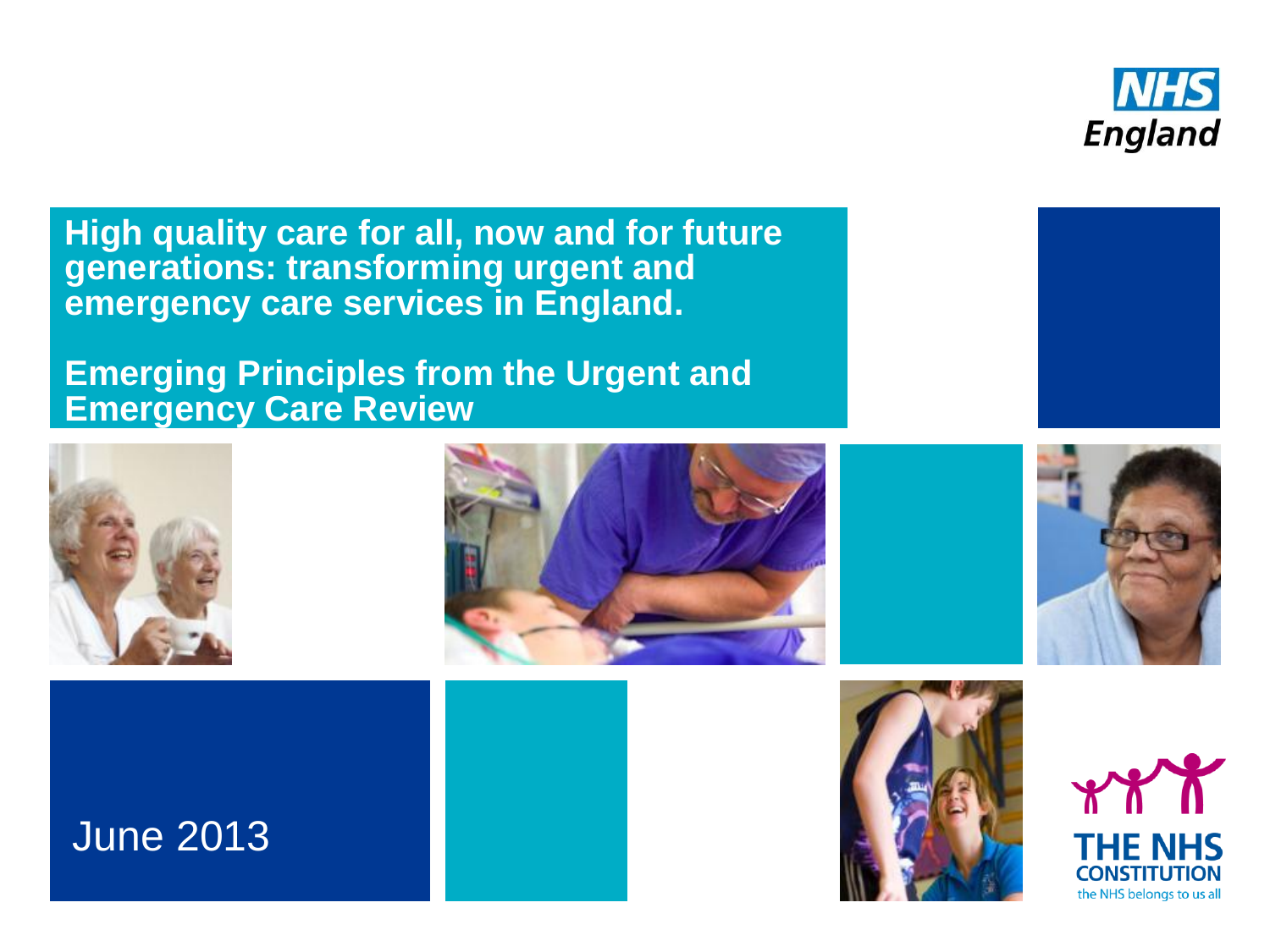

# Structure of this document

Through the development of the evidence base for improving urgent and emergency care, the Urgent and Emergency Care Steering Group has identified four emerging principles for an improved urgent and emergency care system in England.

From these principles 12 'system design objectives' have been outlined – these are the suggested outcomes which should be delivered by any future urgent and emergency care system.

The Urgent and Emergency Care Steering Group has also identified illustrative implementation options to show the types of solutions that Phase 2 of the Review may develop.

**These are not agreed solutions at this stage**, but have been presented to help explain what any future urgent and emergency care system might look like to stimulate debate.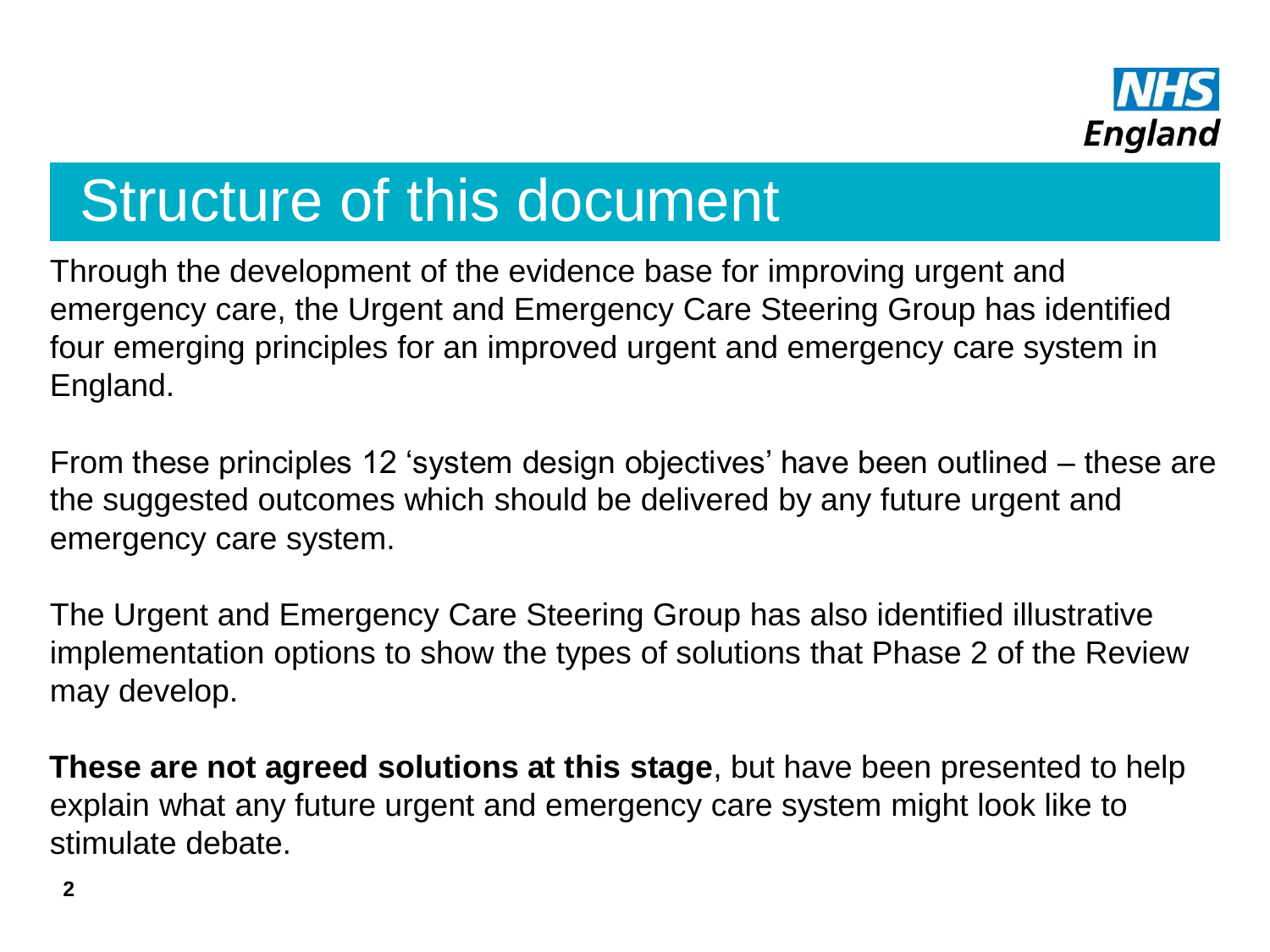

# Urgent and Emergency Care Review

Emerging principles for urgent and emergency care in England outline a system that:

- 1. Provides **consistently** high **quality** and **safe** care, across all seven days of the week;
- 2. Is **simple** and guides good choices by patients and clinicians;
- 3. Provides the **right care** in the **right place**, by those with the **right skills,** the **first time;**
- 4. Is **efficient** in the delivery of care and services.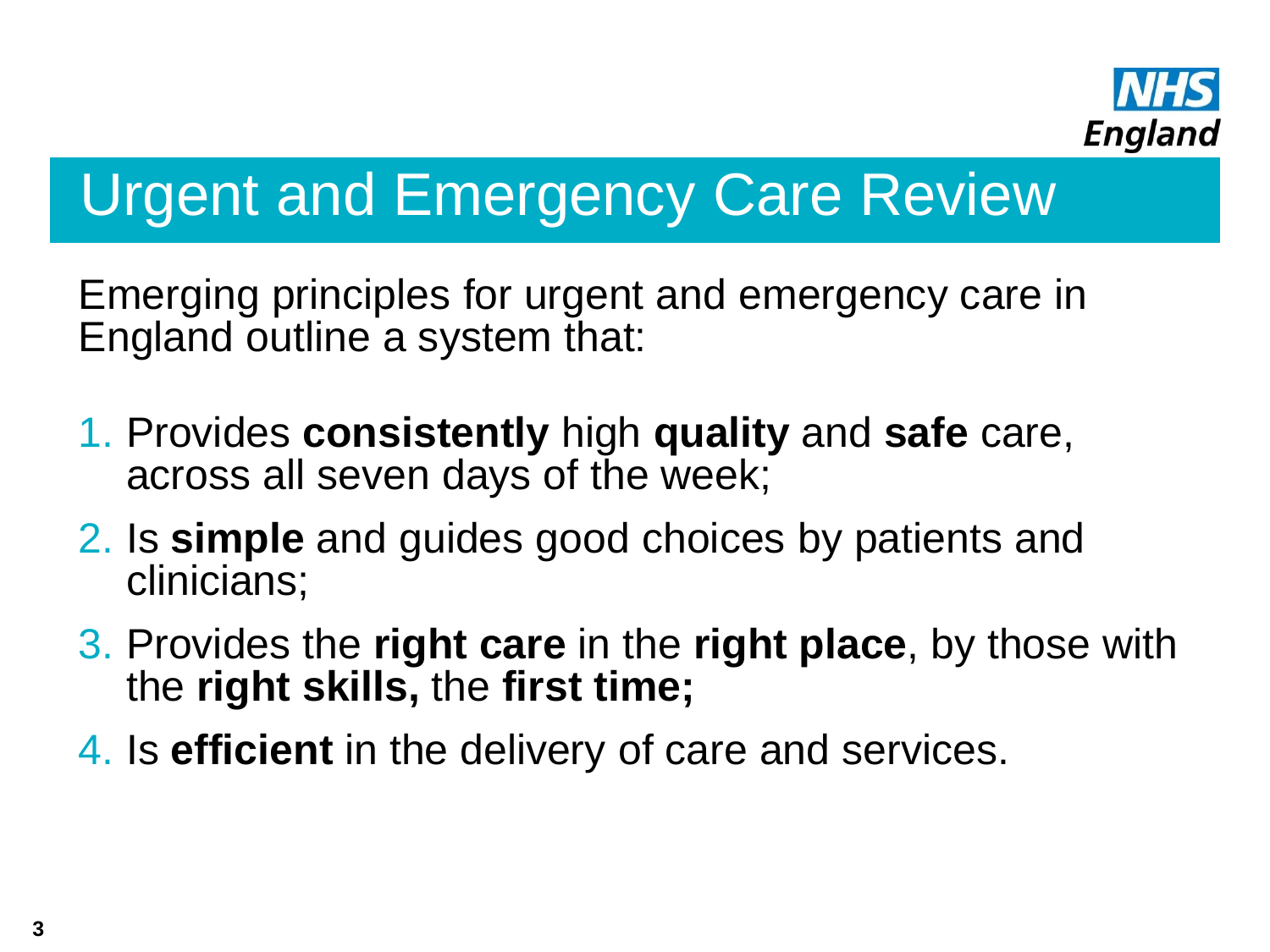

# System design objectives (1):

- 1. Make it simpler for me or my family/carer to access and navigate urgent and emergency care services and advice.
- 2. Increase my or my family/carer's awareness of early detection and options for self-care and support me to manage my acute or long term physical or mental condition.
- 3. Increase my or my family/carer's awareness of and publicise the benefits of 'phone before you go'.
- 4. If my need is urgent, provide me with guaranteed same day access to a primary care team that is integrated with my GP practice and my hospital specialist team.
- 5. Improve my care, experience and outcome by ensuring early senior clinical input in the urgent and emergency care pathway.
- 6. Wherever appropriate, manage me where I present (including at home and over the telephone).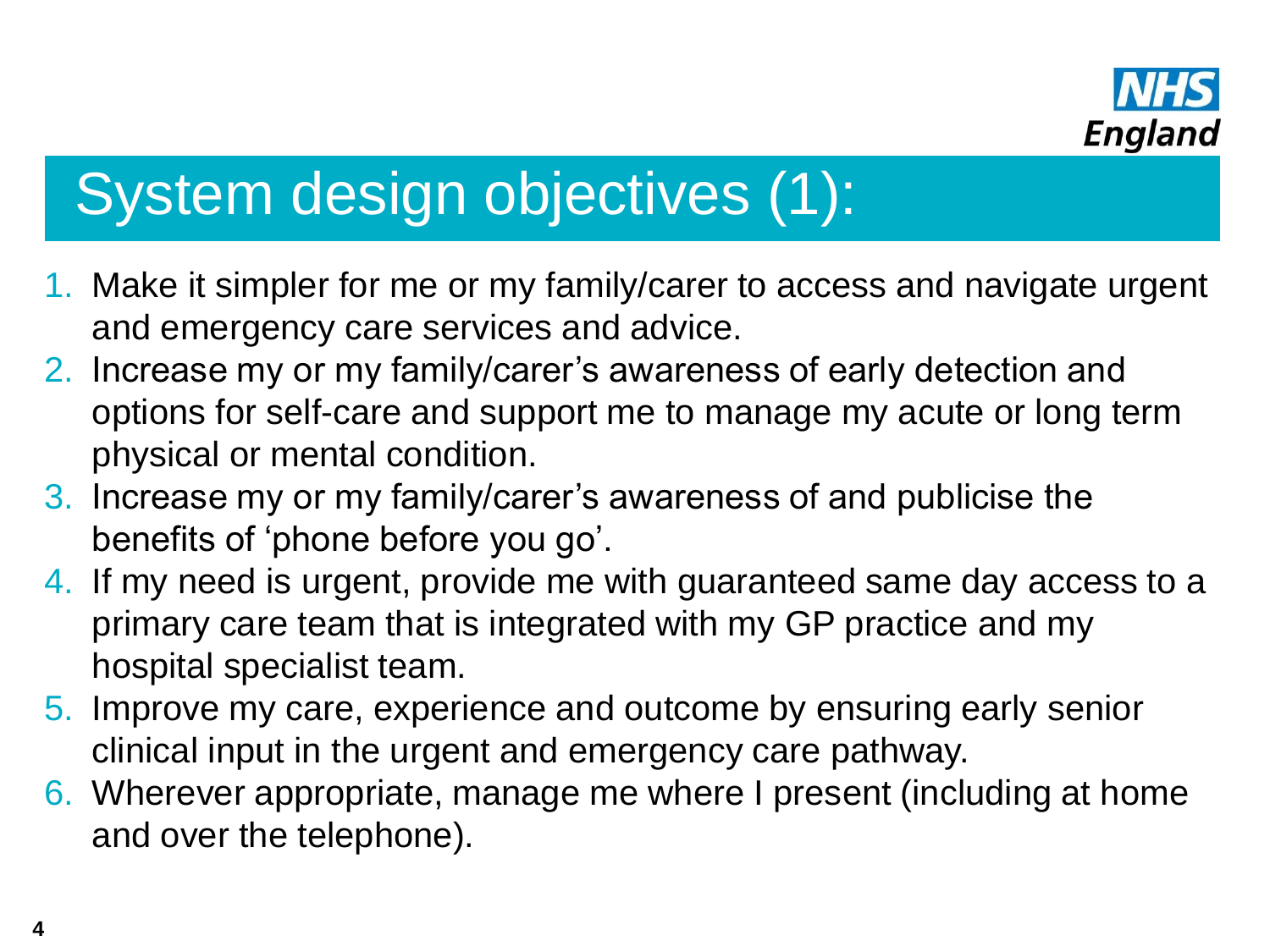

# System design objectives (2):

- 7. If it's not appropriate to manage me where I present (including at home and over the telephone), take or direct me to a place of definitive treatment within a safe amount of time; ensure I have rapid access to a highly specialist centre if needed.
- 8. Ensure all urgent and emergency care facilities are capable of transferring me urgently and that the mode of transport is capable, appropriate and authorised.
- 9. Information, critical for my care, is available to all those treating me.
- 10. Where I need wider support for my mental, physical and social needs ensure it is available.
- 11. Each of my clinical experiences should be part of programme to develop and train the clinical staff and ensure their competence and the future quality of the service are constantly developed.
- 12. The quality of my care should be measured in a way that reflects the urgency and complexity of my illness.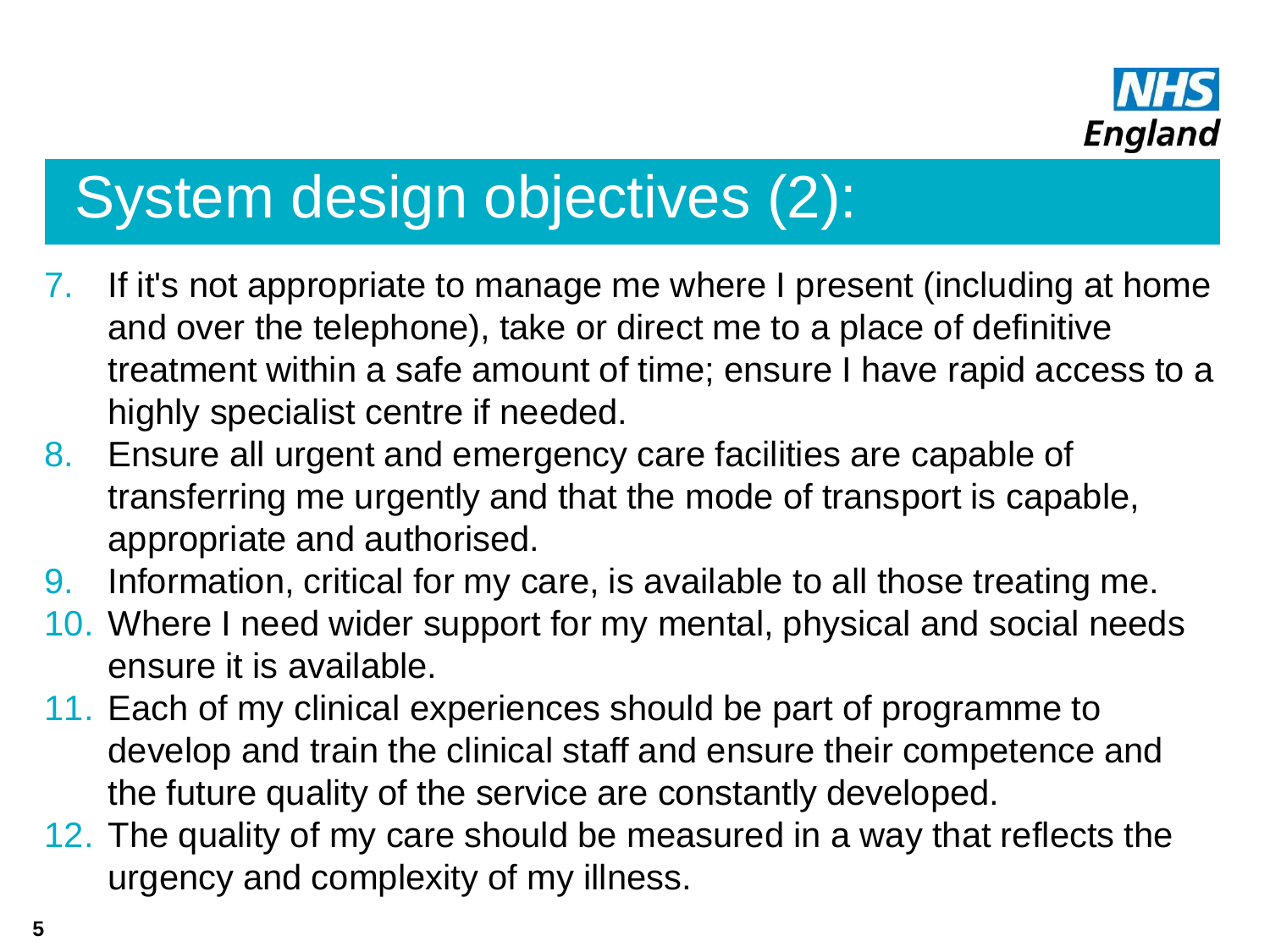

### 1. Provides **consistently** high **quality** and **safe** care, across all seven days of the week (1)

| System design objective                                                                                                                                                         | <b>Possible implementation options:</b>                                                                                                                                                                                                                                                                                                                                                                                                                                                                                                                                                                                                                                                                                                                                                                                                                                                                                                                                                                                                                                                                                                                 |
|---------------------------------------------------------------------------------------------------------------------------------------------------------------------------------|---------------------------------------------------------------------------------------------------------------------------------------------------------------------------------------------------------------------------------------------------------------------------------------------------------------------------------------------------------------------------------------------------------------------------------------------------------------------------------------------------------------------------------------------------------------------------------------------------------------------------------------------------------------------------------------------------------------------------------------------------------------------------------------------------------------------------------------------------------------------------------------------------------------------------------------------------------------------------------------------------------------------------------------------------------------------------------------------------------------------------------------------------------|
| (4) If my need is urgent, provide me<br>with guaranteed same day access to a<br>primary care team that is integrated<br>with my GP practice and my hospital<br>specialist team. | • Same day, every-day telephone, web or email contact to a primary care<br>team integrated with patient's own GP practice<br>• A same-day, every-day appointment system for urgent care facilities<br>• Direct access to community nurse specialists and hospital specialist<br>teams for patients with long term conditions<br>• GPs/Out-of-Hours teams to have easy direct access to same day opinion<br>from hospital specialists 7/7                                                                                                                                                                                                                                                                                                                                                                                                                                                                                                                                                                                                                                                                                                                |
| (5) Improve my care, experience and<br>outcomes by ensuring early senior<br>clinical input in the urgent and<br>emergency care pathway.                                         | • 111 (advice and triage) services with greater clinical input, such as senior<br>clinical input in telephone triage where hospital transfer is recommended or<br>for complex enquiries<br>• Urgent Care Centres staffed with a multi-disciplinary team with support of<br>at least one GP or other registered medical practitioner<br>• Senior emergency physicians present in all 999 ambulance receiving<br>Emergency departments to ensure presence until midnight, and beyond<br>this where acuity and patient numbers justify this<br>• Ensure working patterns/careers are sustainable - rested, alert and safe<br>practitioners ready to provide high quality care<br>• Utilise specialist nurses, paramedics and other allied health practitioners<br>at key decision points in care to optimise patient outcomes and experience<br>• Specify clinical service modules of care for different patient groups (e.g. ill<br>child, mental health, limb injuries, etc.) that are capable of assessing and<br>either treating or transferring. These could be combined to create bespoke<br>local emergency facilities based on a community's needs |

**6**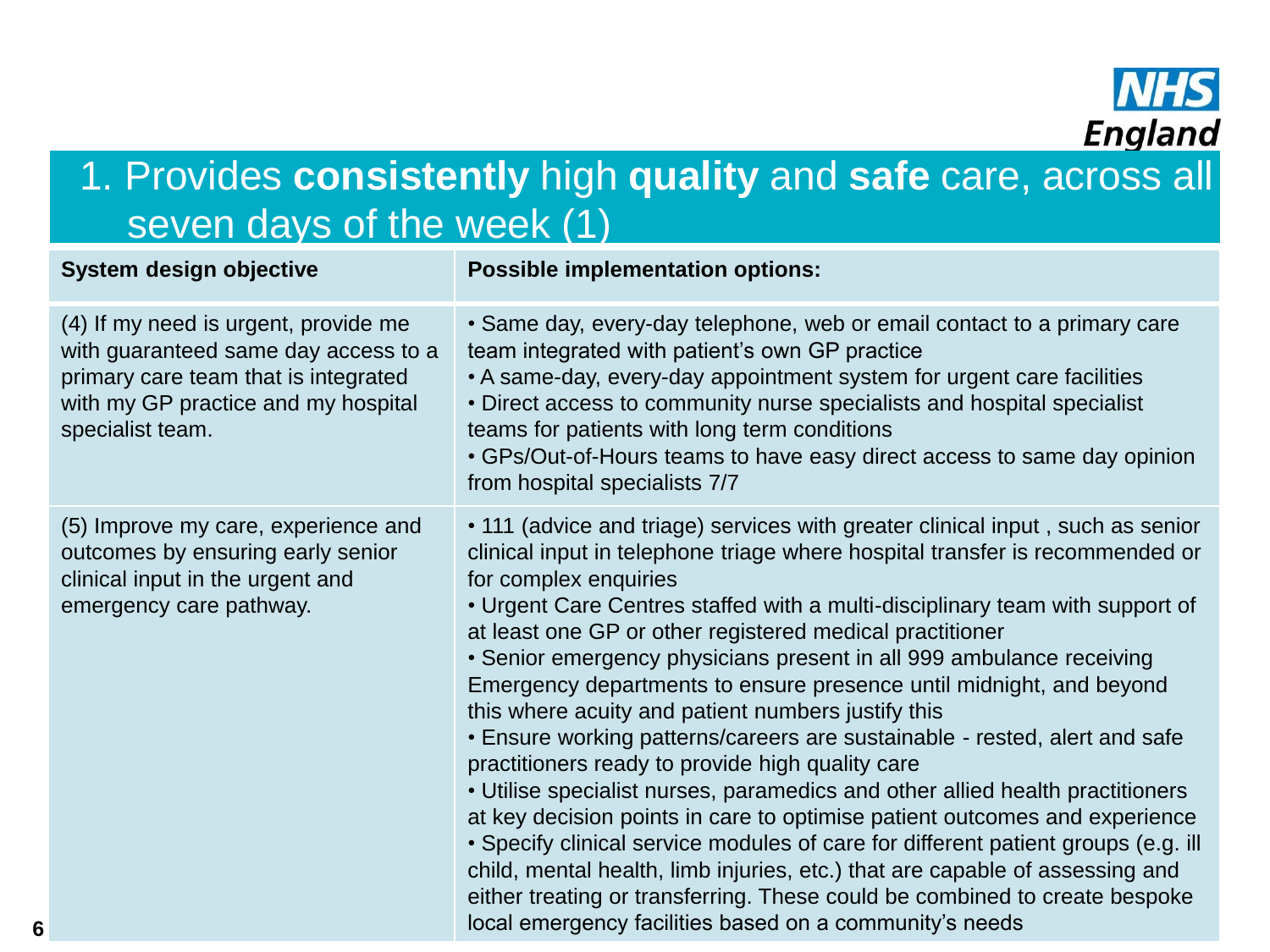

## 1. Provides **consistently** high **quality** and **safe** care, across all seven days of the week (2)

| System design objective                                                                                                                                                                                                                                                       | <b>Possible implementation options:</b>                                                                                                                                                                                                                                                                                                                                                                                                                                                                                                                                                                                                                                                                                  |
|-------------------------------------------------------------------------------------------------------------------------------------------------------------------------------------------------------------------------------------------------------------------------------|--------------------------------------------------------------------------------------------------------------------------------------------------------------------------------------------------------------------------------------------------------------------------------------------------------------------------------------------------------------------------------------------------------------------------------------------------------------------------------------------------------------------------------------------------------------------------------------------------------------------------------------------------------------------------------------------------------------------------|
| (6) Wherever appropriate, manage<br>me where I present (including at<br>home and over the telephone).                                                                                                                                                                         | • Identify and commission joint primary and specialist care of complex patient<br>groups in the community (e.g. diabetics)<br>• Mobilisation of the appropriate level of decision making for the call/enquiry, and<br>where appropriate, decision maker is sent to the home rather than taking the<br>patient to the decision maker<br>• Remote/rural areas to be supported by higher specification on-scene treatment<br>options by paramedics, nurse specialists or doctors<br>• Telemedicine support and on scene/home diagnostic testing<br>• Direct referral of patients to responsive community support teams                                                                                                      |
| (7) If it's not appropriate to manage<br>me where I present (including at<br>home and over the telephone), take<br>or direct me to a place of definitive<br>treatment within a safe amount of<br>time; ensure I have rapid access to a<br>highly specialist centre if needed. | . All urgent and emergency care facilities to be in formal networks<br>• Each facility to have immediately available and capably skilled staff and plans<br>for the safe care and/or transfer of all patient types<br>• Bypass some Emergency facilities to specialist centres for stroke, heart attack,<br>major trauma and specialist children's services; those centres to have consistent<br>network pathways and concentrate expertise to improve patient outcomes and<br>efficiency<br>• Inpatient service support for Emergency facilities is always available<br>• Remote and rural areas to have intermediate facilities capable of stabilisation<br>prior to transfer if network journey times are too lengthy |
| (8) Ensure all urgent and emergency<br>care facilities are capable of<br>transferring me urgently and that the<br>mode of transport is capable,<br>appropriate and authorised.                                                                                                | • Establish a code of conduct for non-NHS urgent and emergency care operators<br>to ensure alignment with NHS operational and clinical governance and provide<br>clarity of corporate responsibilities<br>• Commission appropriate transportation for those in mental health crisis, which is<br>sensitive to their holistic needs                                                                                                                                                                                                                                                                                                                                                                                       |

**7**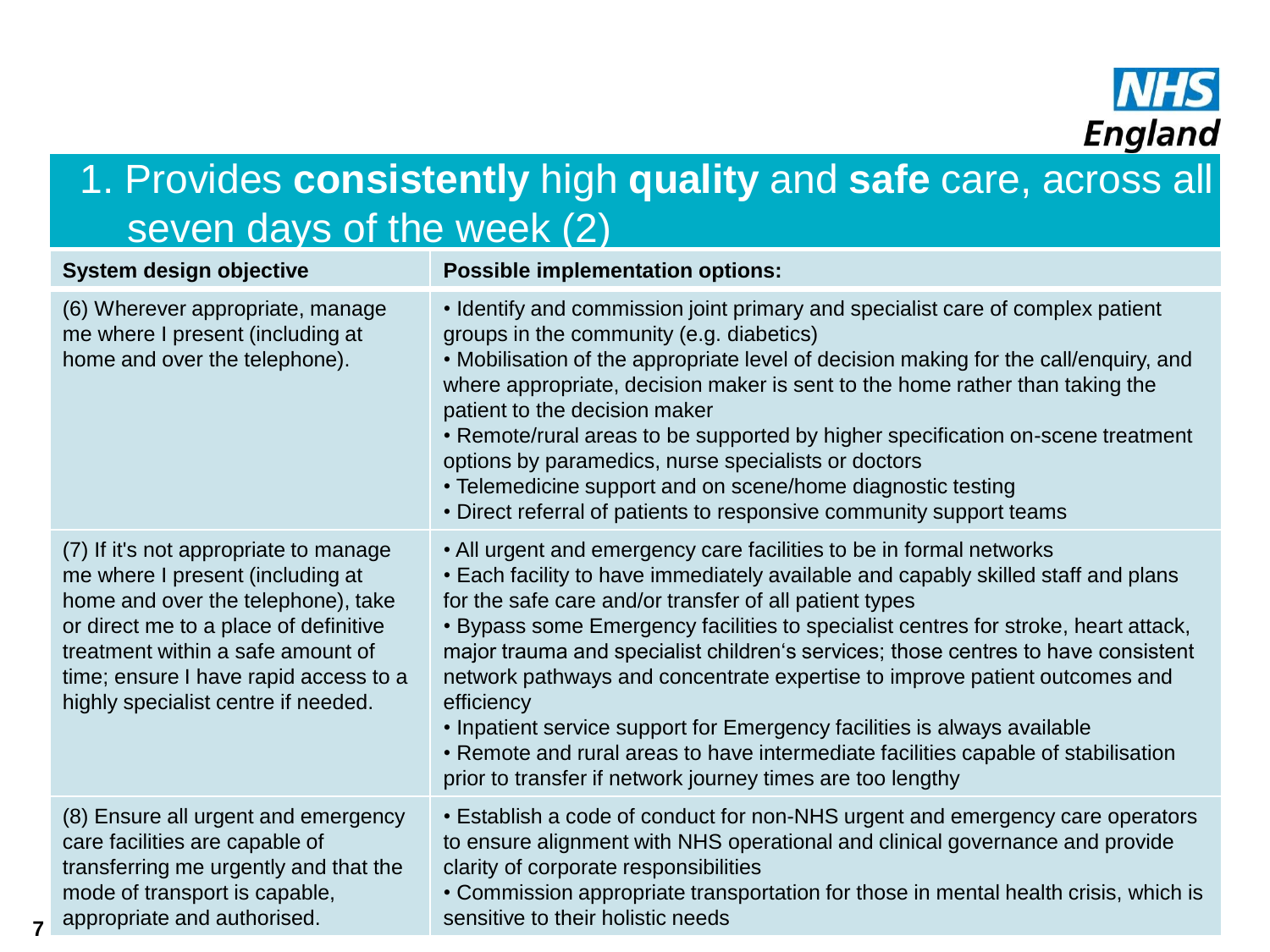

## 2. Is **simple** and guides good choices by patients and clinicians

| System design objective                                                                                                                                                              | <b>Possible implementation options:</b>                                                                                                                                                                                                                                                                                                                                                                                                                                                                                                                                              |
|--------------------------------------------------------------------------------------------------------------------------------------------------------------------------------------|--------------------------------------------------------------------------------------------------------------------------------------------------------------------------------------------------------------------------------------------------------------------------------------------------------------------------------------------------------------------------------------------------------------------------------------------------------------------------------------------------------------------------------------------------------------------------------------|
| (1) Make it simpler for me or my<br>family/carer to access and navigate<br>urgent and emergency care services<br>and advice.                                                         | • Simplified and standardised access points to the urgent and emergency<br>care network and facilities<br>• A single urgent and emergency care system for the public, but with a<br>supporting, responsive, tiered clinical structure behind<br>• Decision support from a patient's own GP practice and hospital specialist<br>nurse/team, seven days a week                                                                                                                                                                                                                         |
| (2) Increase my or my family/carer's<br>awareness of early detection and<br>options for self-care and support me to<br>manage my acute or long term<br>physical or mental condition. | • Increased patient, family/carer education to self-care and self-manage<br>• 7 day continuity of care from a patient's GP practice<br>• 7 day access to community, mental health and hospital nurse specialists<br>• 111 service fosters communication and co-ordination between different<br>elements of the urgent care community, whilst developing an effective and<br>expanding directory of services in every locality<br>• 111 website and NHS Choices better linked to charity and other support<br>groups and their information<br>• Improve status and use of pharmacists |
| (3) Increase my or my family/carer's<br>awareness of and publicise the<br>benefits of 'phone before you go'.                                                                         | • 111 service to have greater medical input - senior clinical input in<br>telephone triage and advice<br>• GP telephone consultations both in and out-of-hours                                                                                                                                                                                                                                                                                                                                                                                                                       |
| (12) The quality of my care should be<br>measured in a way that reflects the<br>urgency and complexity of my illness.                                                                | • Process and outcome measures and commissioning requirements should<br>be sensitive to, and appropriate for the casemix, linked to the outcome and<br>relate to the episode of care                                                                                                                                                                                                                                                                                                                                                                                                 |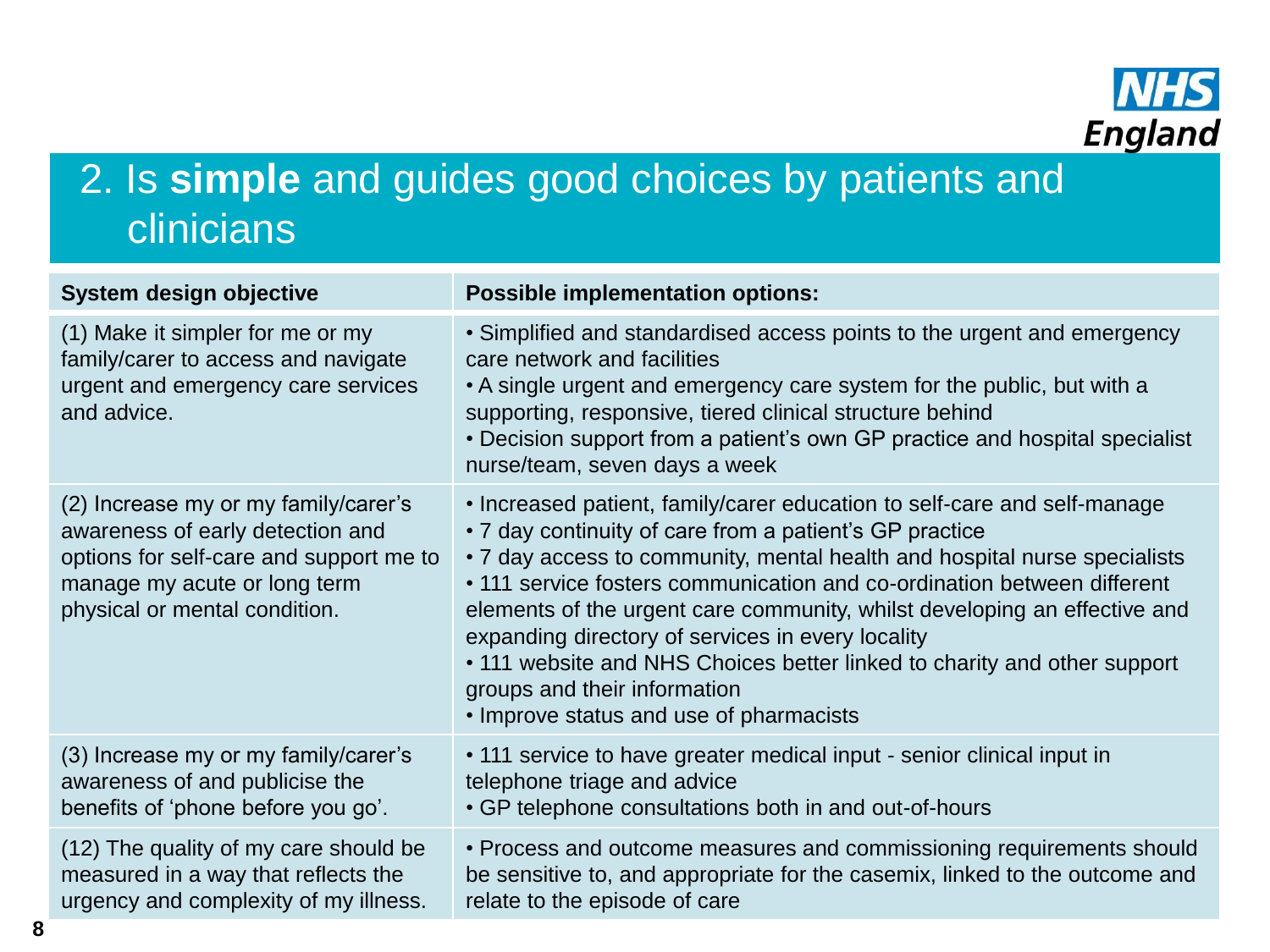

## 3. Provides the **right care** in the **right place**, by those with the **right skills,** the **first time** (1)

#### **System design objective Possible implementation options:** (5) Improve my care, experience and outcomes by ensuring early senior clinical input in the urgent and emergency care pathway. • 111 (advice and triage) services with greater clinical input , such as senior clinical input in telephone triage where hospital transfer is recommended or for complex enquiries • Urgent Care Centres staffed with a multi-disciplinary team with support of at least one GP or other registered medical practitioner • Senior emergency physicians present in all 999 ambulance receiving Emergency departments to ensure presence until midnight, and beyond this where acuity and patient numbers justify this • Ensure working patterns/careers are sustainable - rested, alert and safe practitioners ready to provide high quality care • Utilise specialist nurses, paramedics and other allied health practitioners at key decision points in care to optimise patient outcomes and experience • Specify clinical service modules of care for different patient groups (e.g. ill child, mental health, limb injuries, etc.) that are capable of assessing and either treating or transferring. These could be combined to create bespoke local emergency facilities based on a community's needs (6) Wherever appropriate, treat me where I present – at home, on scene or over the telephone. • Identify and commission joint primary and specialist care of complex patient groups in the community (e.g. diabetics) • Mobilisation of the appropriate level of decision making for the call/enquiry and, where appropriate, decision maker is sent to the home rather than taking the patient to the decision maker • Remote/rural areas to be supported by higher specification on-scene treatment options by paramedics, nurse specialists or doctors • Telemedicine support and on scene/home diagnostic testing • Direct referral of patients to responsive community support teams

**9**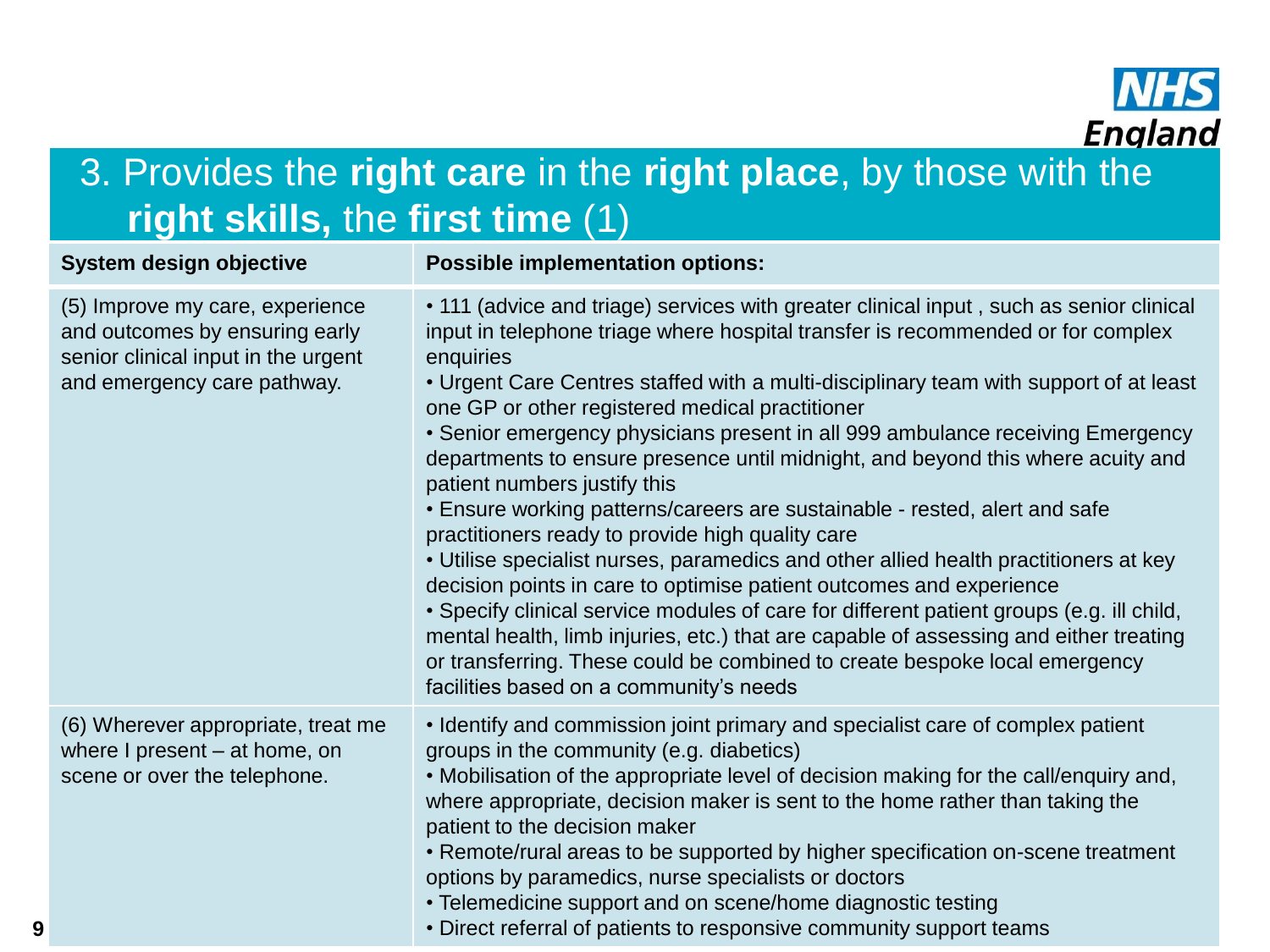

### 3. Provides the **right care** in the **right place**, by those with the **right skills,** the **first time** (2)

| System design objective                                                                                                                                                                                                                                     | <b>Possible implementation options:</b>                                                                                                                                                                                                                                                                                                                                                                                                                                                                                                                                                                                                                                                                                  |
|-------------------------------------------------------------------------------------------------------------------------------------------------------------------------------------------------------------------------------------------------------------|--------------------------------------------------------------------------------------------------------------------------------------------------------------------------------------------------------------------------------------------------------------------------------------------------------------------------------------------------------------------------------------------------------------------------------------------------------------------------------------------------------------------------------------------------------------------------------------------------------------------------------------------------------------------------------------------------------------------------|
| (7) If it's not appropriate to treat me where I<br>present (home, on scene or over the<br>telephone), take or direct me to a place of<br>definitive treatment within a safe amount of<br>time; ensure I have rapid access to a highly<br>specialist centre. | • All urgent and emergency care facilities to be in formal networks<br>• Each facility to have immediately available and capably skilled staff<br>and plans for the safe care and/or transfer of all patient types<br>• Bypass some Emergency facilities to specialist centres for stroke,<br>heart attack, major trauma and specialist children's services; those<br>centres to have consistent network pathways and concentrate<br>expertise to improve patient outcomes and efficiency<br>• Inpatient service support for Emergency facilities is always available<br>• Remote and rural areas to have intermediate facilities capable of<br>stabilisation prior to transfer if network journey times are too lengthy |
| (10) Where I need wider support for my<br>mental, physical and social needs ensure it<br>is available.                                                                                                                                                      | • A directory of community and acute services available to all clinicians<br>in the urgent and emergency care pathway, encompassing health and<br>social care services<br>• Rapid access to social care assessment and mental health liaison<br>services                                                                                                                                                                                                                                                                                                                                                                                                                                                                 |
| (11) Each of my clinical experiences should<br>be part of programme to develop and train<br>the clinical staff and ensure their<br>competence and the future quality of the<br>service are constantly developed.                                            | • Regular integrated clinical governance meetings involving all<br>contributors to the urgent and emergency care pathway with a focus<br>on final outcomes<br>• Ensure training is delivered effectively and that services are not over-<br>reliant on trainees<br>• Appropriate senior supervision of trainees                                                                                                                                                                                                                                                                                                                                                                                                          |